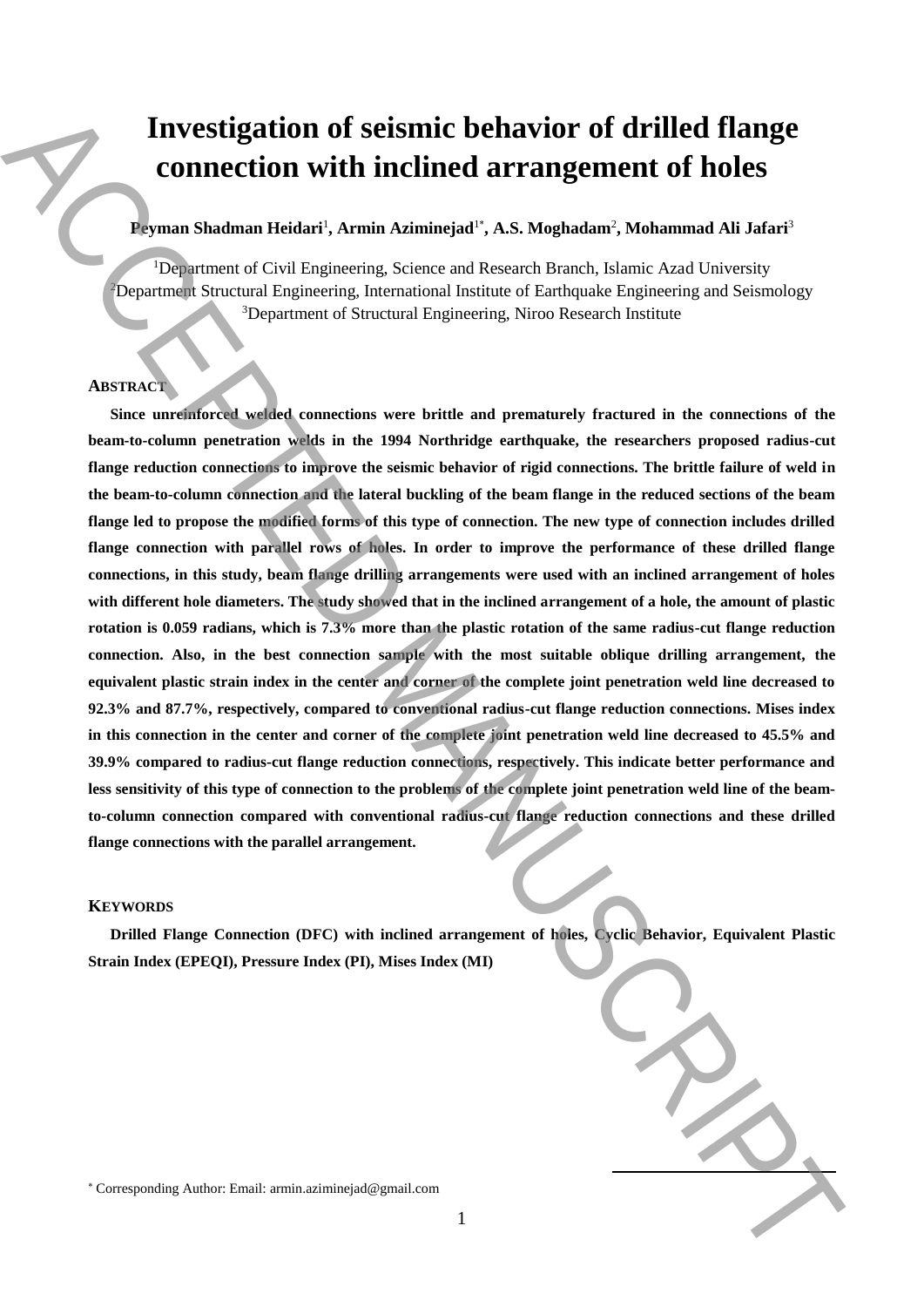## **1. Introduction**

Steel buildings with rigid connections were severely damaged in the 1994 Northridge earthquake. Many researchers identified these damages caused the brittle weld behavior of steel moment frame connections due to multiaxial stresses in the near area of the beam-tocolumn connection [1, 2]. Han et al. [3] investigated the cyclic behavior of a direct beam-to-column connection with bolt connection. Yang and Popov [4] used the circular holes in the beam flange to reduce the stress in the beam-to-column connection by reducing the crosssection of the beam flange. Farrokhi et al. [5] tested rigid connections with drilled cover plates. They used 30 analytical models as well as three experimental specimens. They considered I shaped built-up columns in analytical models. Vetr [6, 7] et al. tested the seismic performance of drilled beam flange connection with regular two parallel rows under cyclic load. Lee et al. [8] investigated the seismic behavior of reduced crosssection connections by four full-scale laboratory samples and proposed four different drilling beam flange patterns. Atashzaban et al. [9] investigated damage parameters such as equivalent plastic strain, triaxiality index, and rupture index in the numerical FEM for direct beam-to-column connection with two parallel rows circular hole in beam flange. Rahnavard et al. [10] studied the nonlinear behavior of the drilling beam flange connections with numerical analysis of eight finite element models with two row arrangement of holes in beam flange connections. Ahmady Jazani [11] showed that the drilling beam flange connection with different holes diameters can absorb more energy compared to the connection with similar holes diameter. Shadman Heidari et al. [12] presented new drilled flange connections with combined arrangements of holes and notches. They studied two experimental specimens and 24 numerical models. Among the studied arrangements (i.e., WUF, RBS, DFCs with inclined, parallel, and combined notches and holes drilling patterns), CDFC with combined notches and holes drilling patterns performed better than the other connections, remarkable reductions of damage indexes were observed in connection. In this research, to improve the seismic performance of reduced beam section connections used hole drilling in two parallel rows. The cyclic behavior of the connection improved by preventing local buckling and premature failure in the distance between the holes and the proper arrangement of the beam flange holes. For this purpose, beam flange drilling arrangements were used with an inclined arrangement of holes with different hole diameters. The plastic strains are distributed extensively in the beam flange with an inclined arrangement of **1.** Interaction the connection of the connection of the connection of the connection of the connection of the connection of the connection of the DFC7 ACCEPTE CONNECTION (in the connection of the DFC7 ACCEPTE CONNECTION

2

holes and prevent the concentration of stress and premature failure of the areas between the holes.

#### **2. Methodology**

In this study, the seismic behavior and damage index was studied for parallel and inclined arrangement of holes in beam flange connections. The plastic strain distribution in the beam flange can be changed appropriately by changing the beam flange drilling arrangement. In drilling patterns used two parallel and inclined drilling rows in the longitudinal direction of beam flanges with diameters of 20, 25, 30, 40, 45, 50, and 55 mm which are 18%, 23%, 27%, 36%, 41%, 45%, and 50% decrease in cross-sectional of the beam flange respectively. The distance of the nearest hole to column face (a) and the length of the reduced section (b) were met the following provisions per the American national standard of AISC358-16 [13]:

$$
0.5\mathbf{b}_{\mathrm{bf}} \leq a \leq 0.75\mathbf{b}_{\mathrm{bf}} \tag{1}
$$

$$
0.65 d_b \le b \le 0.85 d_b
$$



(2)





The important damage indexes for evaluating the performance of moment resisting frame connections including equivalent plastic strain index (EPEQI), Pressure index (PI), and Mises index (MI) have been proposed by EL-Tawil et al [14].

#### **3. Results and Discussion**

The amount of cross-sectional plastic rotation in the proposed connection DFC7 sample is equal to 0.059 radians, which is 7.3% higher than the conventional RBS connection plastic rotation. The maximum resistance increase of 22.2% occurred in the connection of the DFC7 sample compared to the equivalent RBS connection. The maximum and minimum stiffness values are calculated for WUF and RBS samples, respectively. Also, the highest and lowest values of ductility coefficient are obtained for RBS and DFC3